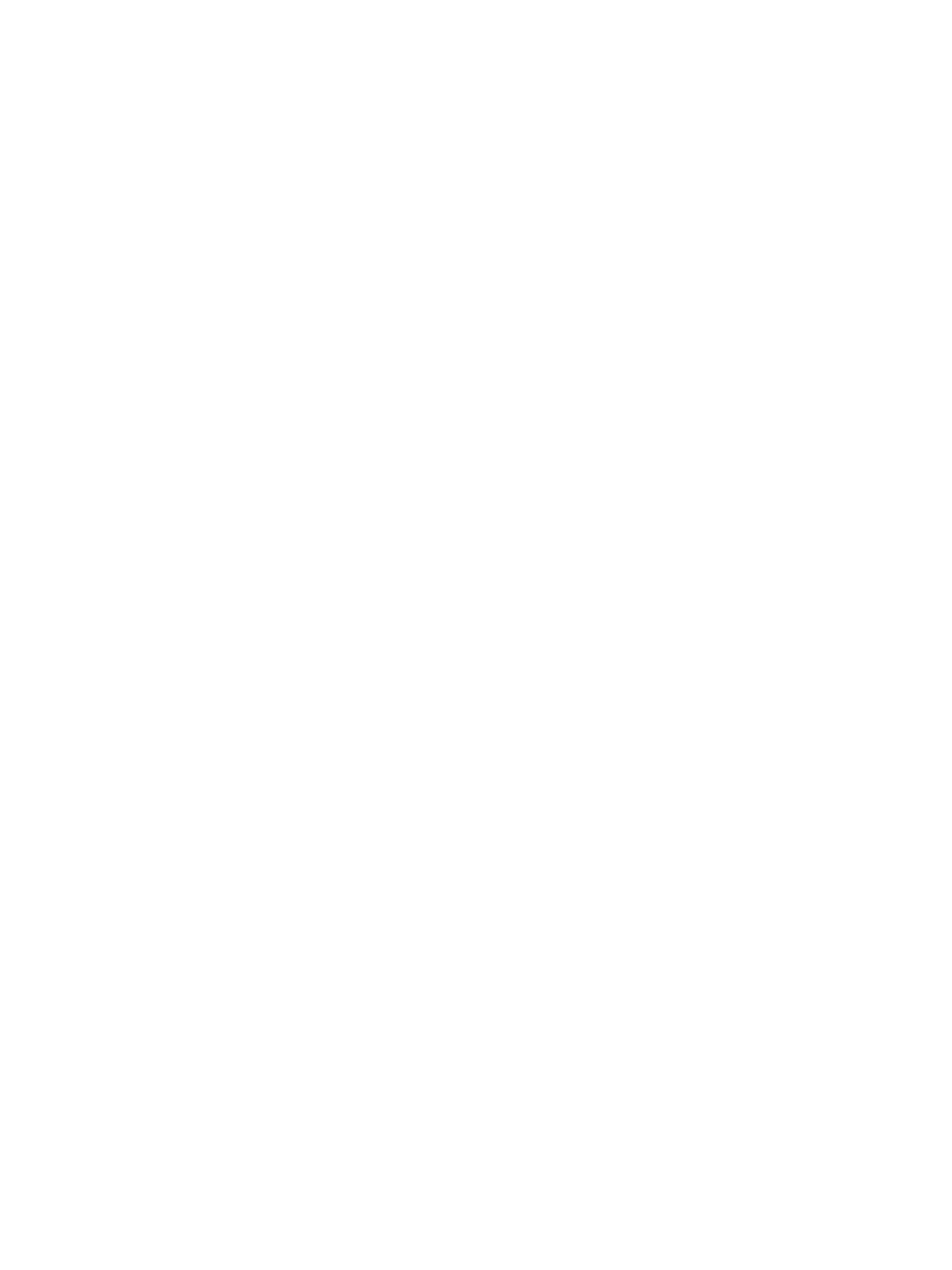Eric Shanfield | 2013 | 6'

poems by Heather Christle

Soprano

2 Violins

Tuba or Contrabass

This is my second Heather Christle setting, and like its predecessor *The Grave Was Too Small So We Had To Take the Horse Out* it features a soprano paired with the lyrical sounds of a violin two violins instead of two sopranos, this time. And I threw in a tuba too, because why not. (It can also be a bass.)

There are four songs, each using different combinations of the same simple musical material. I wanted the setting to be as straightforward and melodic as possible, allowing Christle's odd and magical poem to take center stage.

*What Is Amazing* was written on Boxing Day 2013 with pencil on paper in the old-fashioned way and lasts about six minutes.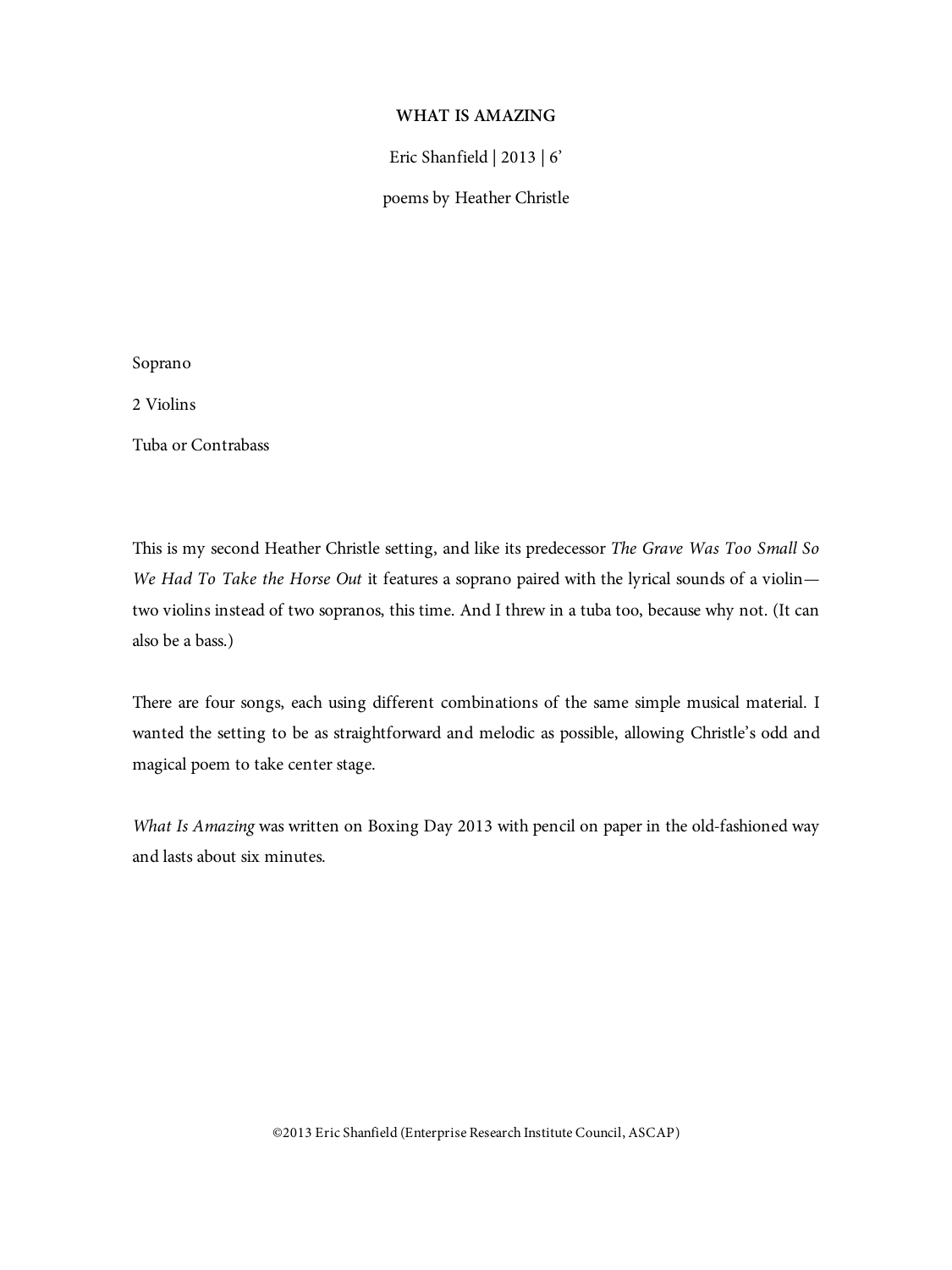#### **WHAT IS AMAZING** by Heather Christle

1. That man thinks he is a man but he is a candle.

Who will tell him? He will be destroyed

and his wife will be on fire. Life is tough for that man especially.

It is also tough for animals who think they are lighting up

a lounge or ballroom when in fact they are eating

and shitting like any other chicken in the rain.

2. Take two rocks and knock them together.

That will be the new candle. Who said chivalry is easy?

The drawer where they keep flashlights is empty

and the room is full of quivering animals.

Safety is unreachable from here but it is possible to reach one another.

3. If you laid out your wishes from head to toe

you would be so far from home you would need years just

to measure the distance. Might as well start now

while it's still raining and the governor's

meeting with friends. Some animals

are friendlier than others like roosters

who would destroy your face if they could only remember

which one is you and which one the source of all fire.

4. Do you know anything about how to stop disaster?

If yes go home and save what little you have.

All of this rain and nowhere to keep it.

You need one dozen buckets and an extra box of candles.

What is amazing is how the animals won't stop sleeping.

It's like sleeping is where they hide their goals.

One's goal in life sounds like a match put out in water.

You might not know you've done it but for the sudden lack of light.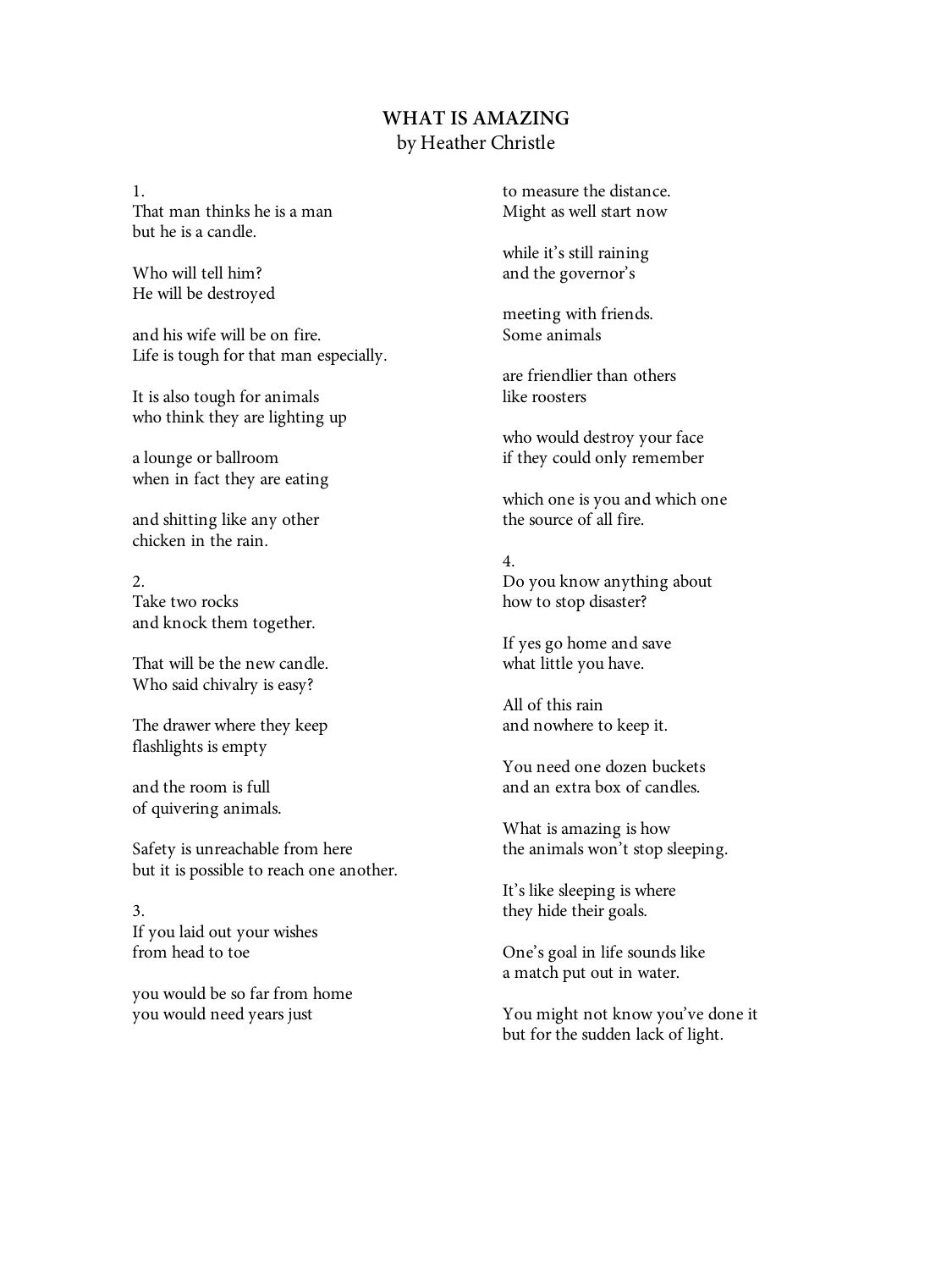Heather Christle Eric Shanfield

ו<br>⊓ ¢ Soprano Violin 1 Violin 2 Tuba or Bass That mf man  $\frac{1}{m}$ =104 Unhurried **5**  $m$  $\frac{5}{2}$ <u>ទិ</u>  $\frac{5}{2}$ <u>ទិ</u>  $\frac{5}{2}$ <u>58</u><br>8  $\frac{5}{2}$ <u>58</u><br>8 **ta** b b ∑ ∑ ∑ ∑  $\overline{\mathbb{P}}$ b b  $\overline{\mathbb{Q}^{\flat}}$ b b ∑ ∑ ∑ ∑ ∑ ∑  $\mathfrak{P}_{\flat}$ b b ∑ ∑ ∑ ∑ ∑ ∑  $\ddot{\epsilon}$  e $\ddot{\epsilon}$  $\mathbf{E}$  $\mathcal{L}$  $\mathcal{L}$  $\mathcal{L}$  $\mathcal{L}$  $\mathcal{L}$  $\bigoplus$ 





©2013 Eric Shanfield (Enterprise Research Institute Council, ASCAP)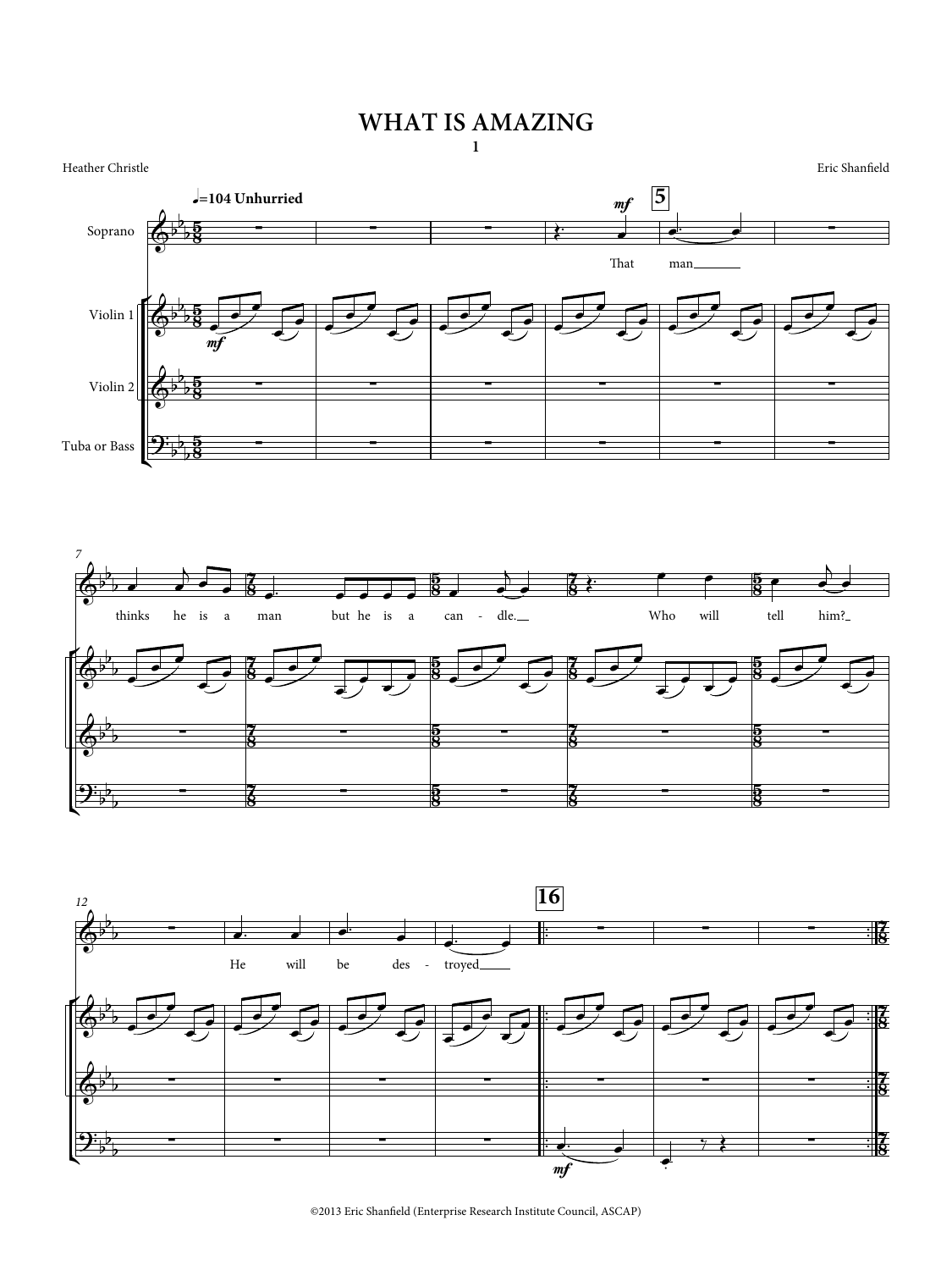





2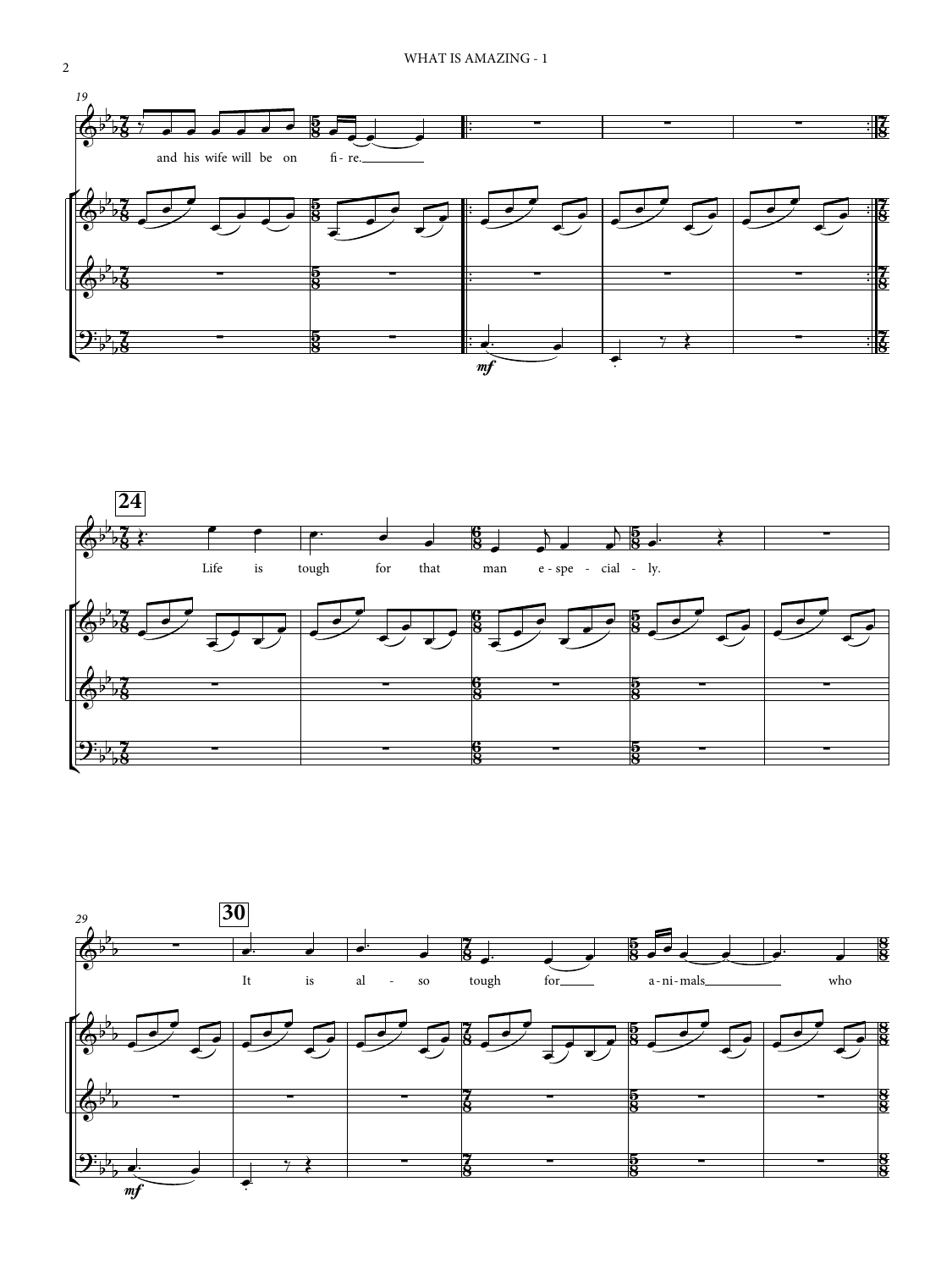



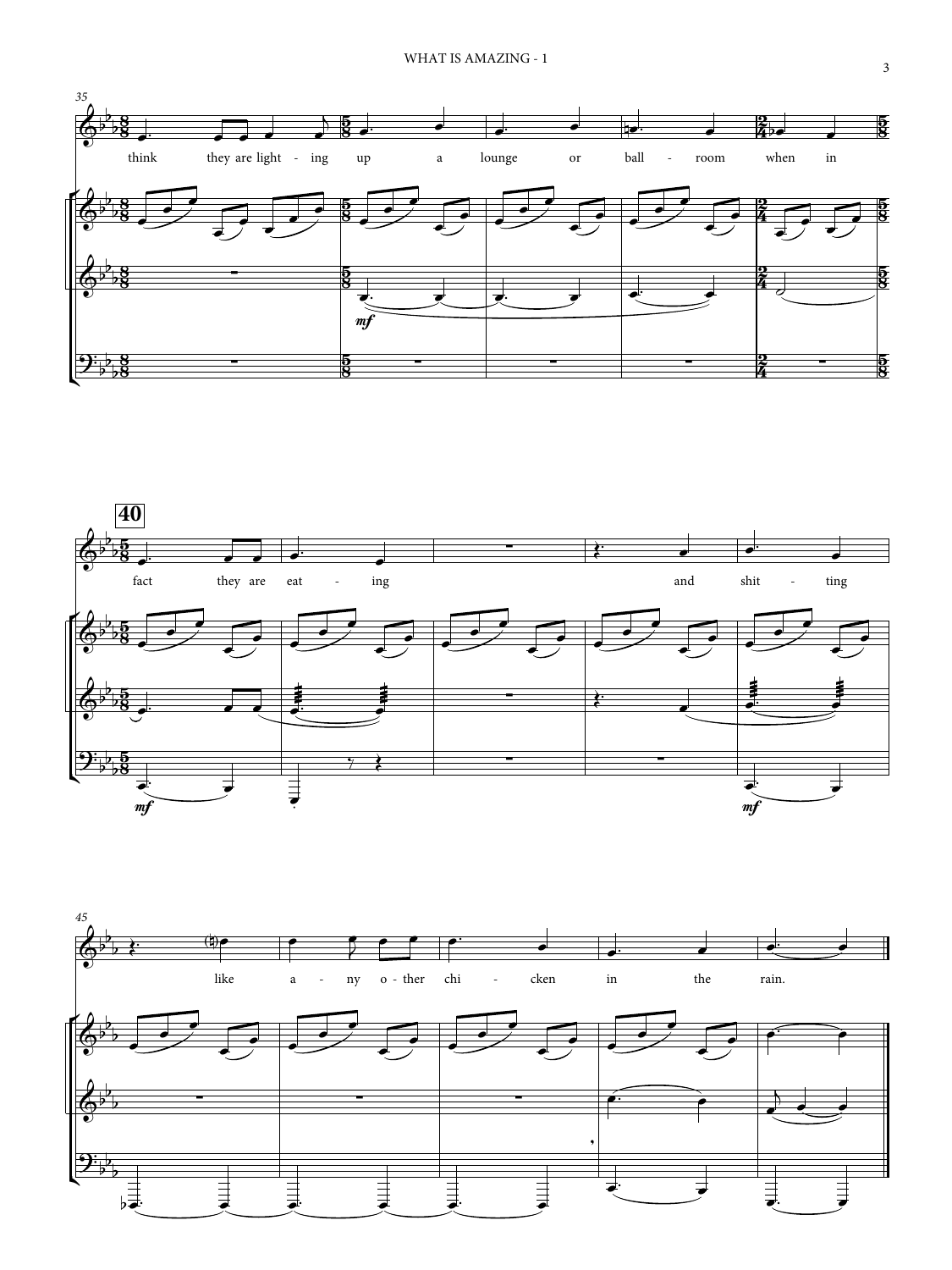





©2013 Eric Shanfield (Enterprise Research Institute Council, ASCAP)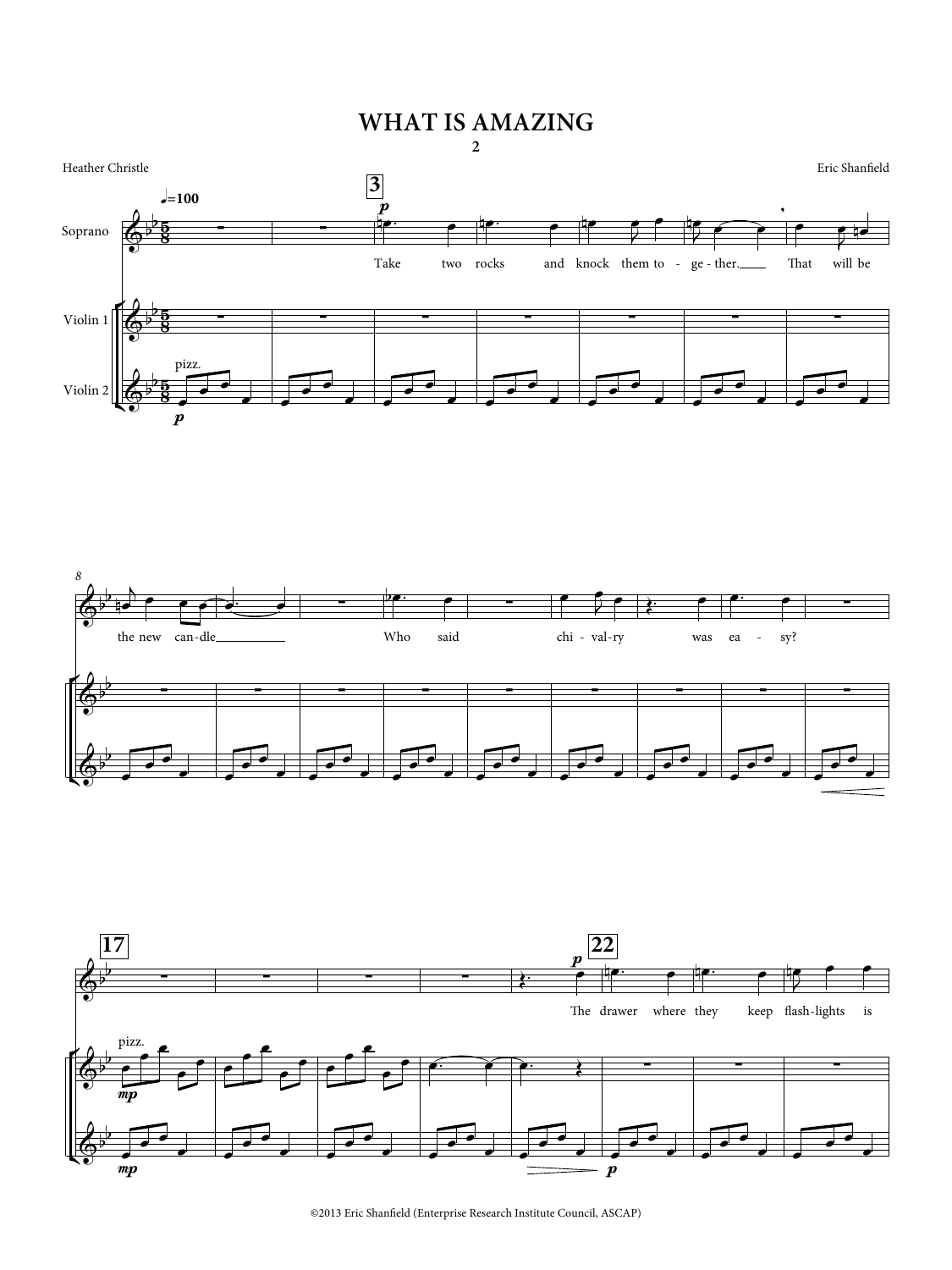



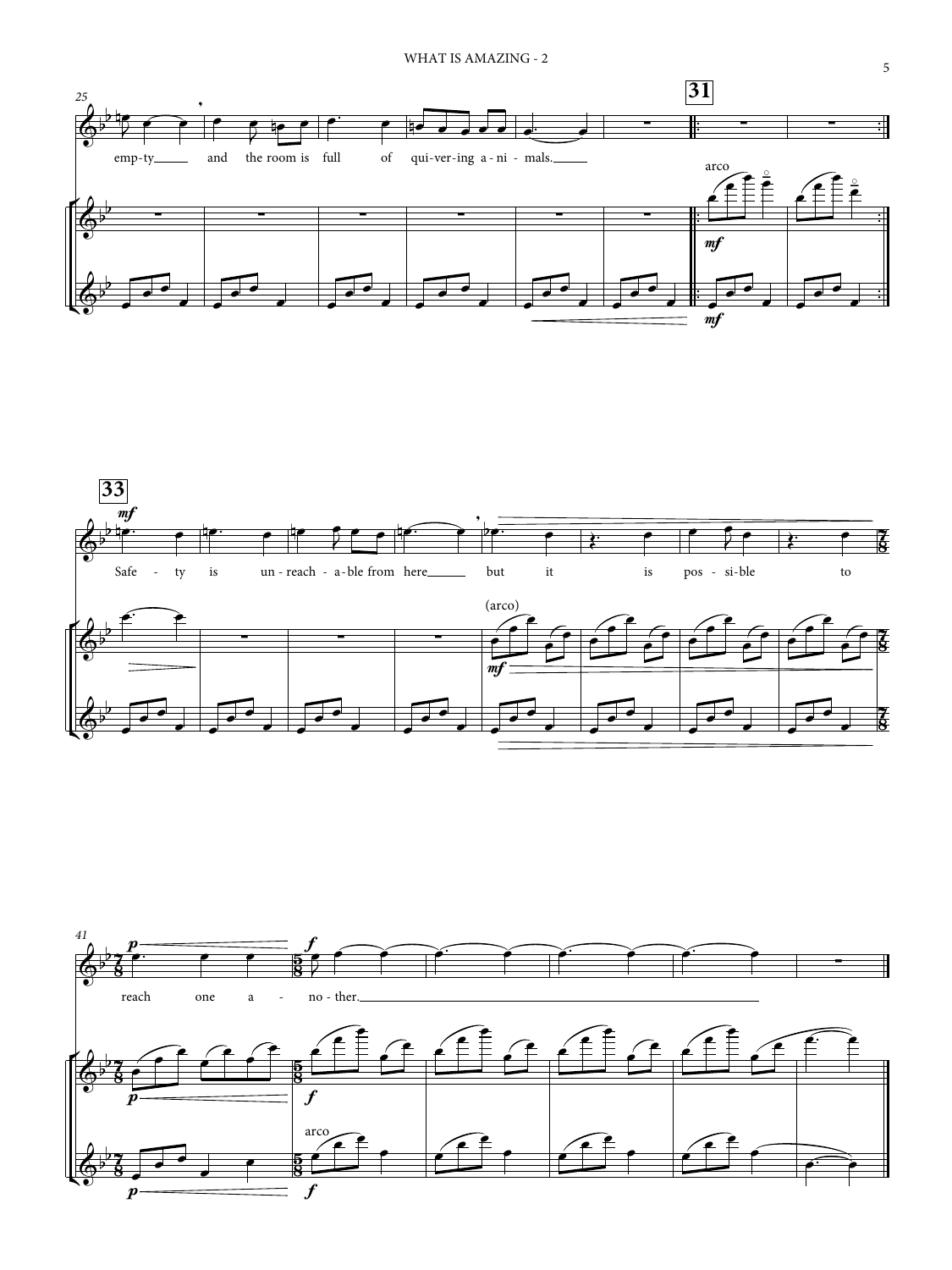° ¢ Soprano Tuba or Bass If you laid p q**=126** out your wish-es. mp from head to toe.  $\boldsymbol{m}$ would be so  $p$  *cresc.*  $mp \leq m$  $\frac{5}{2}$ <u>ទិ</u> <u>2</u> 4  $\frac{5}{2}$ <u>ទិ</u> 2<br>2  $\frac{2}{4}$  $\frac{5}{2}$ <u>ទិ</u>  $\overline{6}$ <u>ե</u><br>8 <u>2</u> 4  $\frac{5}{2}$ <u>ծ</u><br>8 <u>2</u>  $\frac{2}{4}$  $\frac{5}{2}$ <u>ծ</u><br>8 <u>2</u>  $\frac{2}{4}$  $\frac{5}{2}$ <u>ទិ</u>  $\frac{6}{2}$ <u>ե</u><br>8 2 4 **A** Heather Christle Eric Shanfield  $\frac{6}{2}$  .  $\frac{2}{4}$  .  $\frac{2}{8}$  .  $\frac{2}{8}$  .  $\frac{2}{4}$  .  $\frac{2}{8}$  .  $\frac{2}{8}$  .  $\frac{2}{8}$ œ œ  $\frac{2}{4}$  e  $\frac{5}{8}$  e  $\frac{2}{4}$  e  $\frac{5}{4}$  e  $\frac{5}{8}$  e  $\frac{6}{8}$  $\overrightarrow{a}$  $\overline{b}$  $\frac{2}{4}$   $\frac{2}{8}$   $\frac{2}{4}$   $\frac{2}{8}$   $\frac{2}{4}$   $\frac{3}{8}$   $\frac{6}{8}$   $\frac{7}{8}$ 



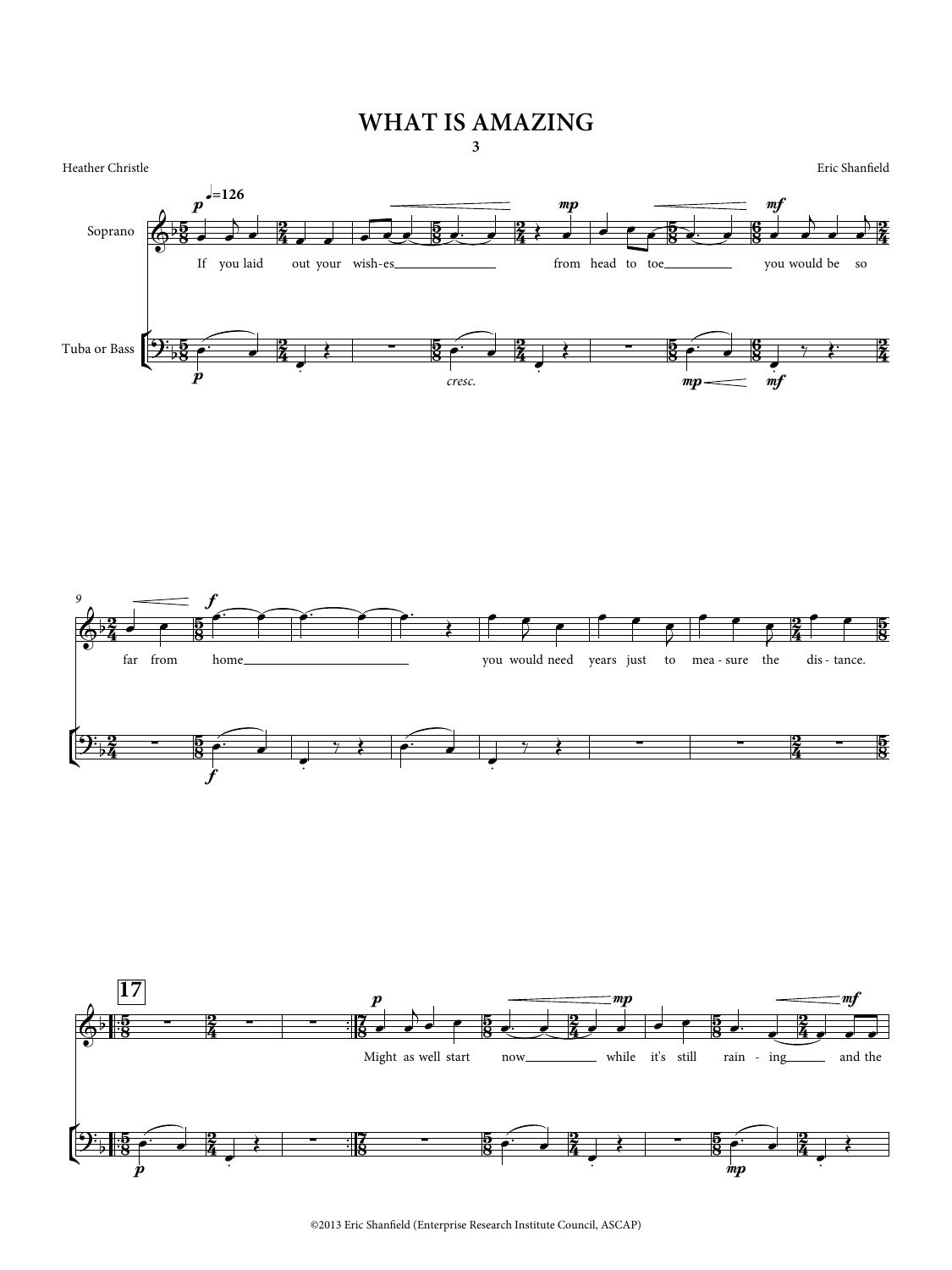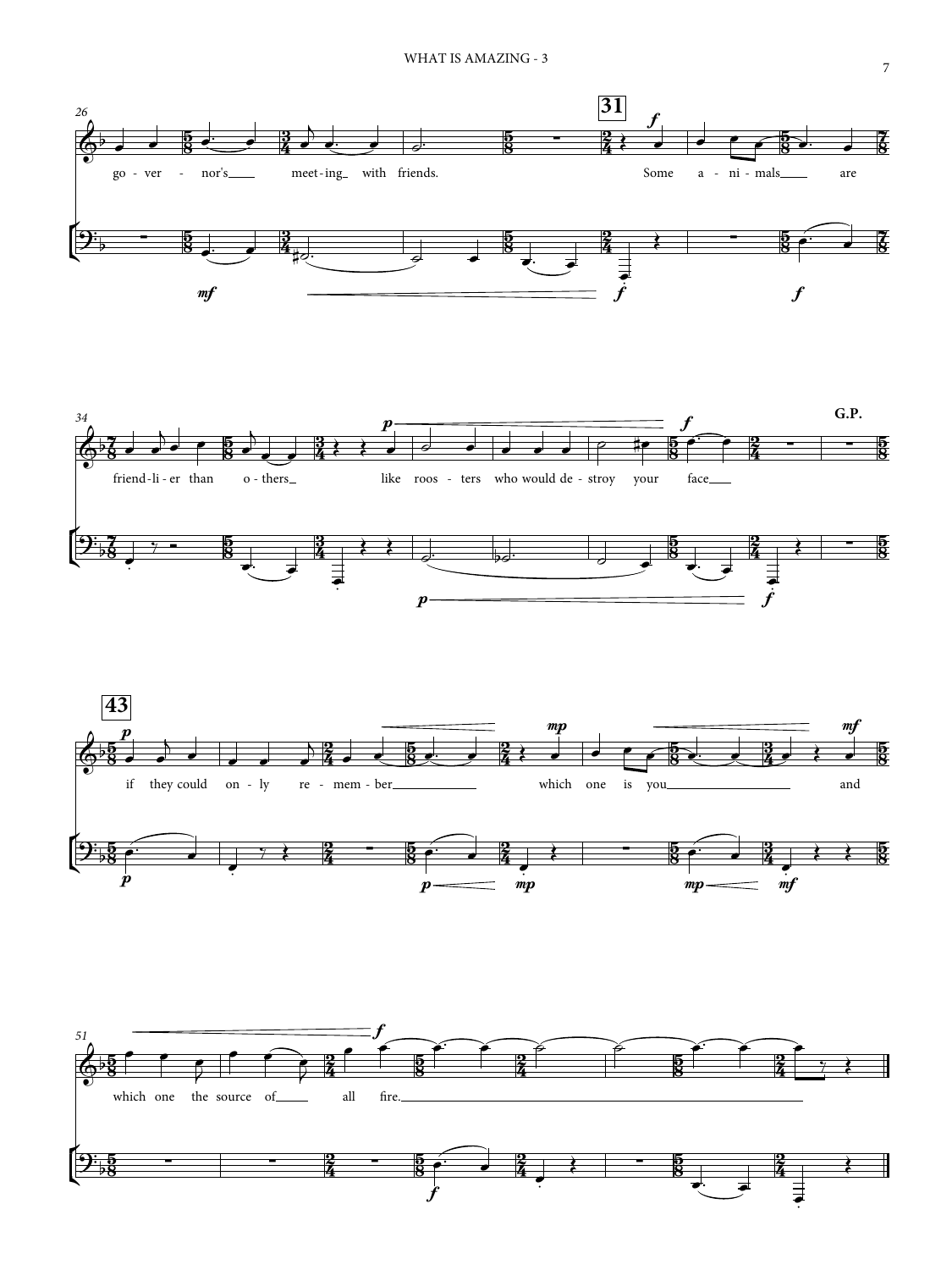mf



"'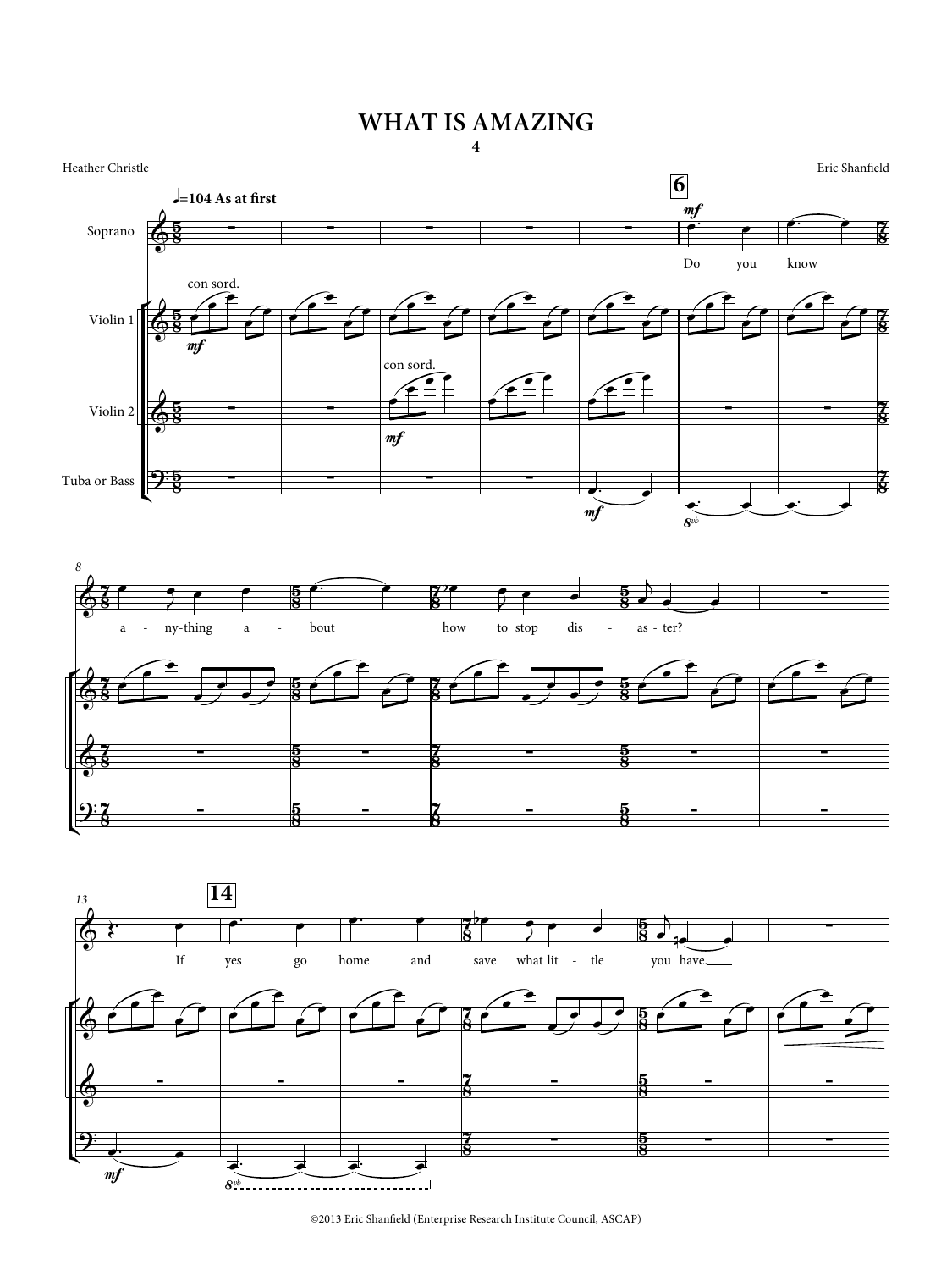



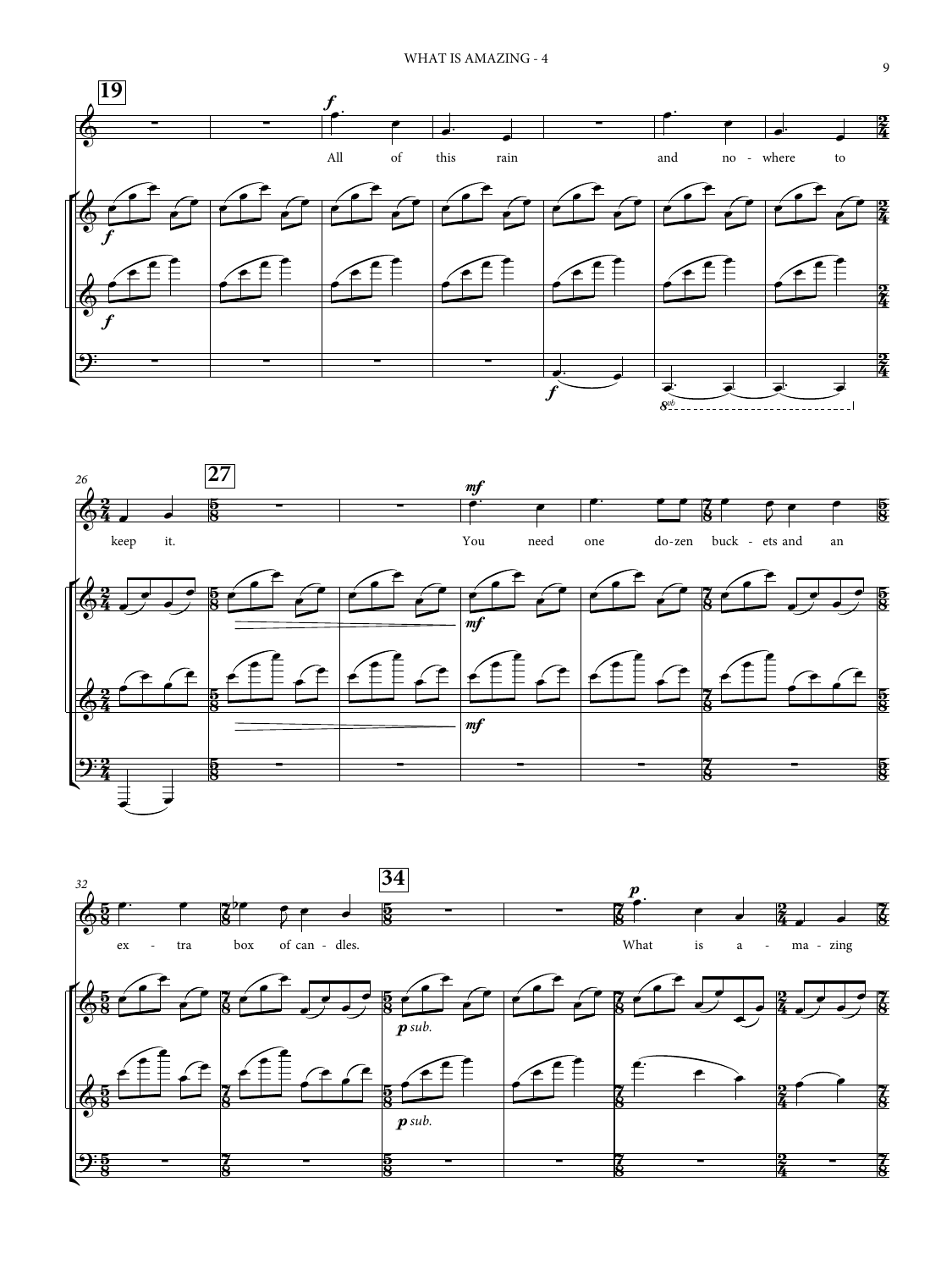

<u>ទិ</u>

 $\sum_{m}$ 



¢

 $\frac{m f}{m f}$ 

8

œ™ œ œ™ œ